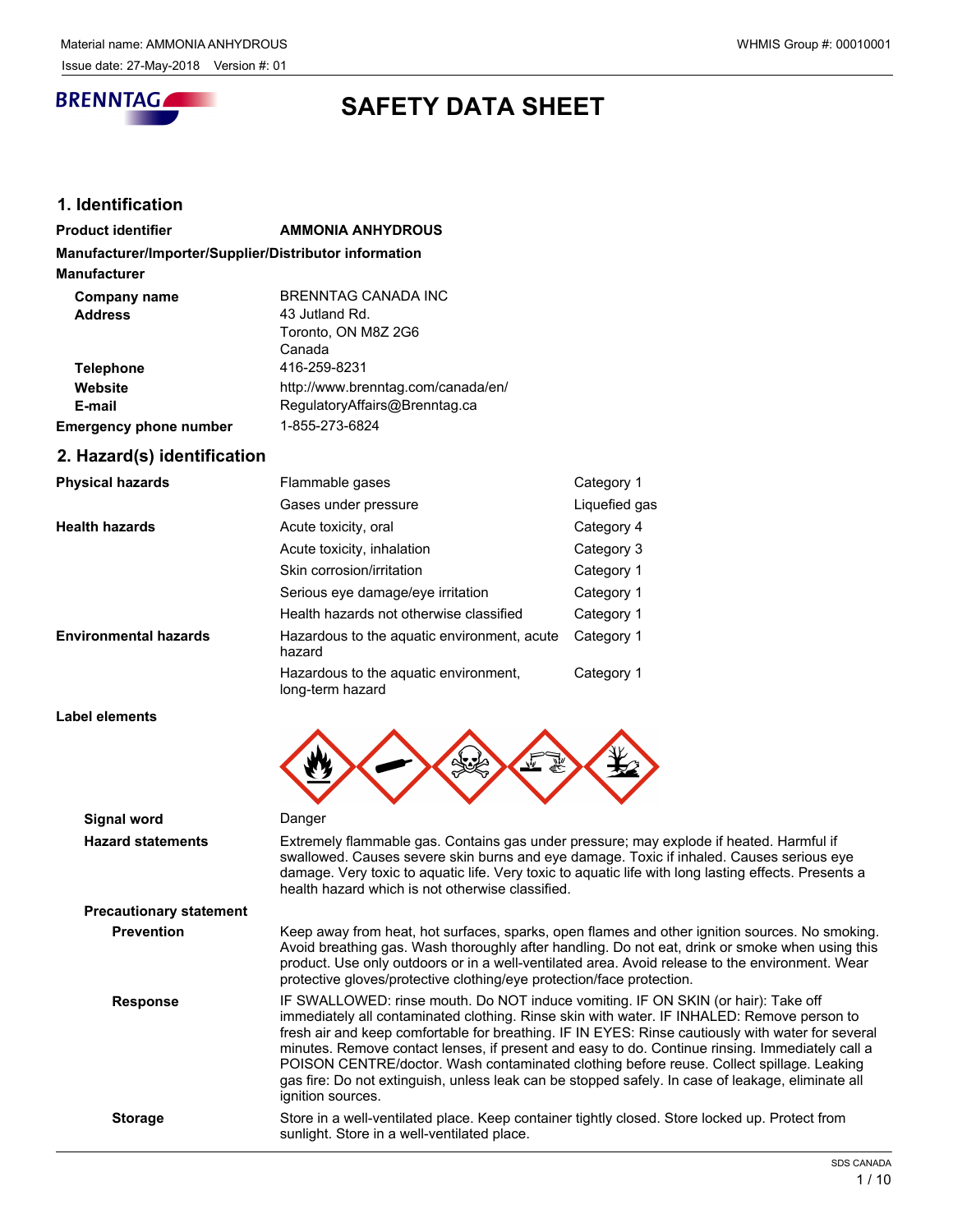| <b>Disposal</b>          | Dispose of contents/container in accordance with local/regional/national/international regulations. |
|--------------------------|-----------------------------------------------------------------------------------------------------|
| Other hazards            | None known.                                                                                         |
| Supplemental information | 100 % of the mixture consists of component(s) of unknown acute dermal toxicity.                     |

# **3. Composition/information on ingredients**

## **Substances**

| Chemical name   | Common name and synonyms | CAS<br>number                        | %   |
|-----------------|--------------------------|--------------------------------------|-----|
| Ammonia<br>____ |                          | 7664-<br>$\lambda$ <sup>4</sup><br>. | 100 |

All concentrations are in percent by weight unless ingredient is a gas. Gas concentrations are in percent by volume.

# **4. First-aid measures**

| <b>Inhalation</b>                                                            | Remove victim to fresh air and keep at rest in a position comfortable for breathing. Oxygen or<br>artificial respiration if needed. Do not use mouth-to-mouth method if victim inhaled the substance.<br>Induce artificial respiration with the aid of a pocket mask equipped with a one-way valve or other<br>proper respiratory medical device. Call a POISON CENTRE or doctor/physician.                                                                                                                                                                                                                                                                                                                                                                                                                                                                                                                                                           |
|------------------------------------------------------------------------------|-------------------------------------------------------------------------------------------------------------------------------------------------------------------------------------------------------------------------------------------------------------------------------------------------------------------------------------------------------------------------------------------------------------------------------------------------------------------------------------------------------------------------------------------------------------------------------------------------------------------------------------------------------------------------------------------------------------------------------------------------------------------------------------------------------------------------------------------------------------------------------------------------------------------------------------------------------|
| <b>Skin contact</b>                                                          | Take off immediately all contaminated clothing. Rinse skin with water/shower. Call a physician or<br>poison control centre immediately. Chemical burns must be treated by a physician. Wash<br>contaminated clothing before reuse.                                                                                                                                                                                                                                                                                                                                                                                                                                                                                                                                                                                                                                                                                                                    |
| Eye contact                                                                  | Immediately flush eyes with plenty of water for at least 15 minutes. Remove contact lenses, if<br>present and easy to do. Continue rinsing. Call a physician or poison control centre immediately.                                                                                                                                                                                                                                                                                                                                                                                                                                                                                                                                                                                                                                                                                                                                                    |
| Ingestion                                                                    | Not likely, due to the form of the product. Call a physician or poison control centre immediately.<br>Rinse mouth. Do not induce vomiting. If vomiting occurs, keep head low so that stomach content<br>doesn't get into the lungs.                                                                                                                                                                                                                                                                                                                                                                                                                                                                                                                                                                                                                                                                                                                   |
| Most important<br>symptoms/effects, acute and<br>delayed                     | Burning pain and severe corrosive skin damage. Causes serious eye damage. Symptoms may<br>include stinging, tearing, redness, swelling, and blurred vision. Permanent eye damage including<br>blindness could result.                                                                                                                                                                                                                                                                                                                                                                                                                                                                                                                                                                                                                                                                                                                                 |
| Indication of immediate<br>medical attention and special<br>treatment needed | Provide general supportive measures and treat symptomatically. Chemical burns: Flush with water<br>immediately. While flushing, remove clothes which do not adhere to affected area. Call an<br>ambulance. Continue flushing during transport to hospital. Keep victim warm. Keep victim under<br>observation. Symptoms may be delayed.                                                                                                                                                                                                                                                                                                                                                                                                                                                                                                                                                                                                               |
| <b>General information</b>                                                   | Ensure that medical personnel are aware of the material(s) involved, and take precautions to<br>protect themselves. Show this safety data sheet to the doctor in attendance.                                                                                                                                                                                                                                                                                                                                                                                                                                                                                                                                                                                                                                                                                                                                                                          |
| 5. Fire-fighting measures                                                    |                                                                                                                                                                                                                                                                                                                                                                                                                                                                                                                                                                                                                                                                                                                                                                                                                                                                                                                                                       |
| Suitable extinguishing media                                                 | Water fog. Foam. Dry chemical powder. Carbon dioxide (CO2).                                                                                                                                                                                                                                                                                                                                                                                                                                                                                                                                                                                                                                                                                                                                                                                                                                                                                           |
| Unsuitable extinguishing<br>media                                            | None known.                                                                                                                                                                                                                                                                                                                                                                                                                                                                                                                                                                                                                                                                                                                                                                                                                                                                                                                                           |
| Specific hazards arising from<br>the chemical                                | Vapours may form explosive mixtures with air. Vapours may travel considerable distance to a<br>source of ignition and flash back. During fire, gases hazardous to health may be formed.                                                                                                                                                                                                                                                                                                                                                                                                                                                                                                                                                                                                                                                                                                                                                               |
| Special protective equipment<br>and precautions for firefighters             | Self-contained breathing apparatus and full protective clothing must be worn in case of fire.                                                                                                                                                                                                                                                                                                                                                                                                                                                                                                                                                                                                                                                                                                                                                                                                                                                         |
| <b>Fire fighting</b><br>equipment/instructions                               | In case of fire and/or explosion do not breathe fumes. DO NOT EXTINGUISH A LEAKING GAS<br>FIRE UNLESS LEAK CAN BE STOPPED. In case of fire: Stop leak if safe to do so. Do not move<br>cargo or vehicle if cargo has been exposed to heat. If tank, rail car or tank truck is involved in a<br>fire, ISOLATE for 800 meters (1/2 mile) in all directions; also consider initial evacuation for 800<br>meters (1/2 mile) in all directions. ALWAYS stay away from tanks engulfed in flame. Move<br>containers from fire area if you can do so without risk. Do not direct water at source of leak or<br>safety devices as icing may occur. Use water spray to cool unopened containers. Withdraw<br>immediately in case of rising sound from venting safety device or any discolouration of tanks due<br>to fire. For massive fire in cargo area, use unmanned hose holder or monitor nozzles, if possible. If<br>not, withdraw and let fire burn out. |
| <b>Specific methods</b>                                                      | Use standard firefighting procedures and consider the hazards of other involved materials. Cool<br>containers exposed to flames with water until well after the fire is out.                                                                                                                                                                                                                                                                                                                                                                                                                                                                                                                                                                                                                                                                                                                                                                          |
| <b>General fire hazards</b>                                                  | Extremely flammable gas. Contents under pressure. Pressurised container may explode when<br>exposed to heat or flame.                                                                                                                                                                                                                                                                                                                                                                                                                                                                                                                                                                                                                                                                                                                                                                                                                                 |
|                                                                              |                                                                                                                                                                                                                                                                                                                                                                                                                                                                                                                                                                                                                                                                                                                                                                                                                                                                                                                                                       |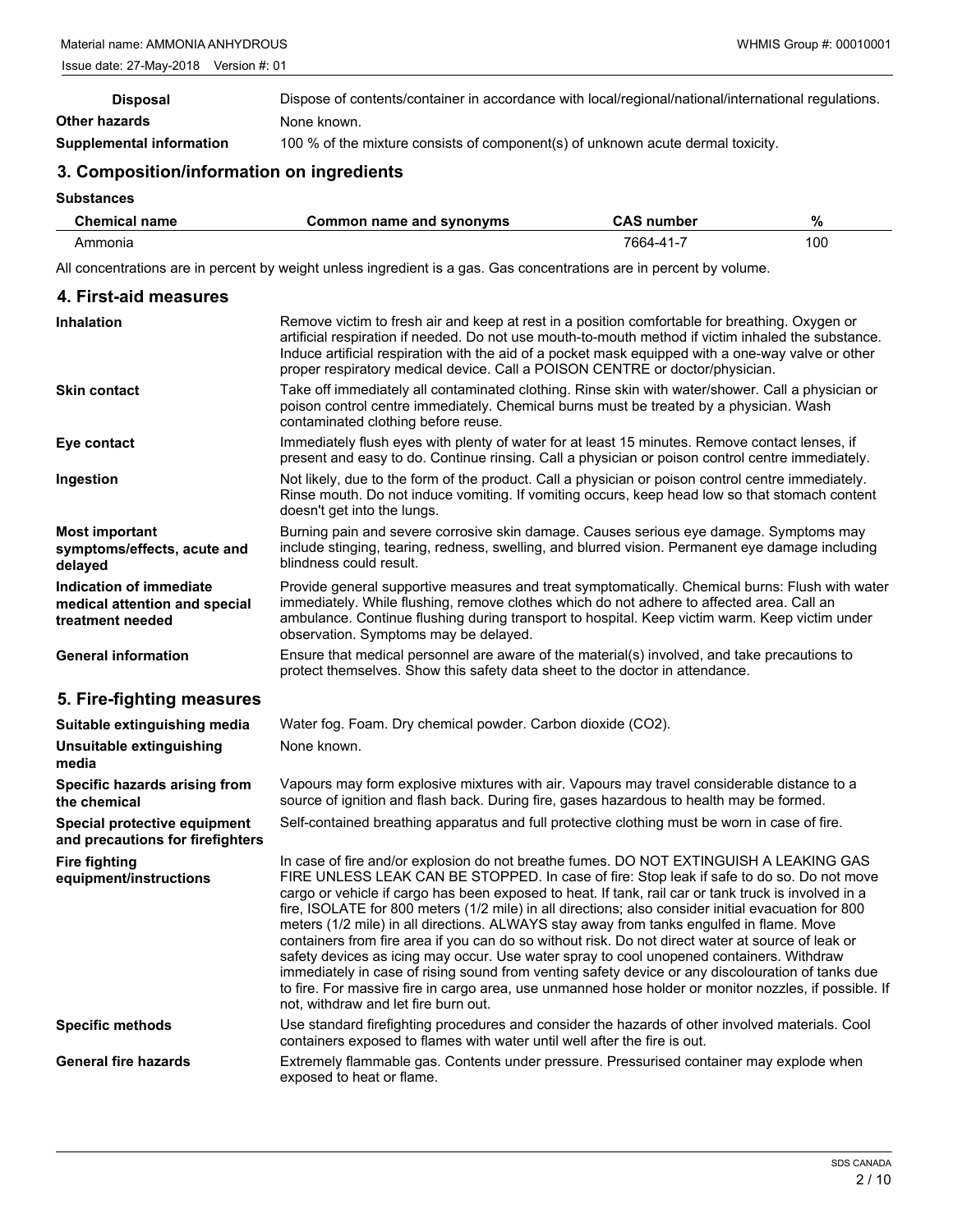#### **6. Accidental release measures**

| <b>Personal precautions,</b><br>protective equipment and<br>emergency procedures | Keep unnecessary personnel away. Keep people away from and upwind of spill/leak. Eliminate all<br>ignition sources (no smoking, flares, sparks, or flames in immediate area). Keep out of low areas.<br>Many gases are heavier than air and will spread along ground and collect in low or confined areas<br>(sewers, basements, tanks). Wear appropriate protective equipment and clothing during clean-up.<br>Avoid breathing gas. Emergency personnel need self-contained breathing equipment. Do not<br>touch damaged containers or spilled material unless wearing appropriate protective clothing.<br>Ventilate closed spaces before entering them. Local authorities should be advised if significant<br>spillages cannot be contained. For personal protection, see section 8 of the SDS.                                                                                                                                                                                                                                                                                                                                                                                                              |
|----------------------------------------------------------------------------------|----------------------------------------------------------------------------------------------------------------------------------------------------------------------------------------------------------------------------------------------------------------------------------------------------------------------------------------------------------------------------------------------------------------------------------------------------------------------------------------------------------------------------------------------------------------------------------------------------------------------------------------------------------------------------------------------------------------------------------------------------------------------------------------------------------------------------------------------------------------------------------------------------------------------------------------------------------------------------------------------------------------------------------------------------------------------------------------------------------------------------------------------------------------------------------------------------------------|
| <b>Methods and materials for</b><br>containment and cleaning up                  | Refer to attached safety data sheets and/or instructions for use. Stop leak if you can do so without<br>risk. If possible, turn leaking containers so that gas escapes rather than liquid. Use water spray to<br>reduce vapours or divert vapour cloud drift. Isolate area until gas has dispersed. Eliminate all<br>ignition sources (no smoking, flares, sparks, or flames in immediate area). Keep combustibles<br>(wood, paper, oil etc) away from spilled material. Prevent entry into waterways, sewer, basements<br>or confined areas.                                                                                                                                                                                                                                                                                                                                                                                                                                                                                                                                                                                                                                                                  |
|                                                                                  | Large Spills: Dike the spilled material, where this is possible. Absorb in vermiculite, dry sand or<br>earth and place into containers. Following product recovery, flush area with water.                                                                                                                                                                                                                                                                                                                                                                                                                                                                                                                                                                                                                                                                                                                                                                                                                                                                                                                                                                                                                     |
|                                                                                  | Small Spills: Wipe up with absorbent material (e.g. cloth, fleece). Clean surface thoroughly to<br>remove residual contamination.                                                                                                                                                                                                                                                                                                                                                                                                                                                                                                                                                                                                                                                                                                                                                                                                                                                                                                                                                                                                                                                                              |
|                                                                                  | Never return spills to original containers for re-use. For waste disposal, see section 13 of the SDS.<br>For waste disposal, see section 13 of the SDS.                                                                                                                                                                                                                                                                                                                                                                                                                                                                                                                                                                                                                                                                                                                                                                                                                                                                                                                                                                                                                                                        |
| <b>Environmental precautions</b>                                                 | Avoid release to the environment. Inform appropriate managerial or supervisory personnel of all<br>environmental releases. Prevent further leakage or spillage if safe to do so. Avoid discharge into<br>drains, water courses or onto the ground.                                                                                                                                                                                                                                                                                                                                                                                                                                                                                                                                                                                                                                                                                                                                                                                                                                                                                                                                                             |
| 7. Handling and storage                                                          |                                                                                                                                                                                                                                                                                                                                                                                                                                                                                                                                                                                                                                                                                                                                                                                                                                                                                                                                                                                                                                                                                                                                                                                                                |
| <b>Precautions for safe handling</b>                                             | Keep away from heat/sparks/open flames/hot surfaces. - No smoking. Do not handle, store or<br>open near an open flame, sources of heat or sources of ignition. Protect material from direct<br>sunlight. All equipment used when handling the product must be grounded. Close valve after each<br>use and when empty. Protect cylinders from physical damage; do not drag, roll, slide, or drop.<br>When moving cylinders, even for short distances, use a cart (trolley, hand truck, etc.) designed to<br>transport cylinders. Suck back of water into the container must be prevented. Do not allow<br>backfeed into the container. Purge air from system before introducing gas. Use only properly<br>specified equipment which is suitable for this product, its supply pressure and temperature.<br>Contact your gas supplier if in doubt. Do not get in eyes, on skin, or on clothing. Do not taste or<br>swallow. Avoid breathing gas. When using, do not eat, drink or smoke. Use only outdoors or in a<br>well-ventilated area. Wear appropriate personal protective equipment. Wash hands thoroughly<br>after handling. Avoid release to the environment. Observe good industrial hygiene practices. |
| Conditions for safe storage,<br>including any incompatibilities                  | Store locked up. Keep away from heat, sparks and open flame. Prevent electrostatic charge<br>build-up by using common bonding and grounding techniques. This material can accumulate static<br>charge which may cause spark and become an ignition source. Store in a cool, dry place out of<br>direct sunlight. Store in original tightly closed container. Store in a well-ventilated place. Cylinders<br>should be stored upright, with valve protection cap in place, and firmly secured to prevent falling or<br>being knocked over. Stored containers should be periodically checked for general condition and<br>leakage. Store away from incompatible materials (see Section 10 of the SDS). Store away from<br>incompatible materials (see Section 10 of the SDS).                                                                                                                                                                                                                                                                                                                                                                                                                                    |

# **8. Exposure controls/personal protection**

Recommendations listed in this section indicate the type of equipment, which will provide protection against overexposure to this product. Conditions of use, adequacy of engineering or other control measures, and actual exposures will dictate the need for specific protective devices at your workplace.

#### **Occupational exposure limits**

| <b>US. ACGIH Threshold Limit Values</b><br><b>Material</b> | Type        | Value  |
|------------------------------------------------------------|-------------|--------|
| Ammonia (CAS 7664-41-7)                                    | <b>STEL</b> | 35 ppm |
|                                                            | TWA         | 25 ppm |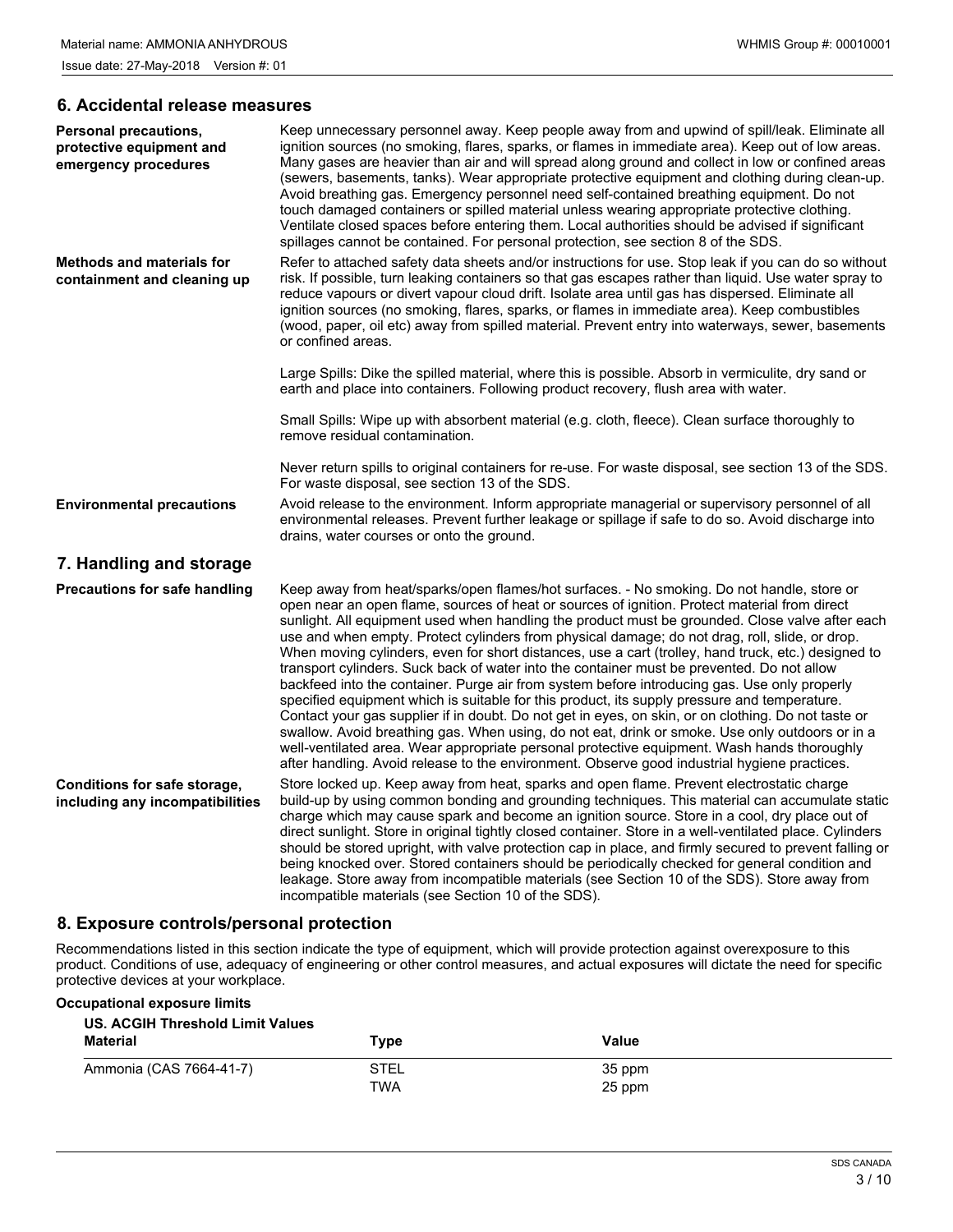| <b>Material</b>                          | Canada. Alberta OELs (Occupational Health & Safety Code, Schedule 1, Table 2)<br><b>Type</b>    | Value                                                                                                                                                                                                                                                               |
|------------------------------------------|-------------------------------------------------------------------------------------------------|---------------------------------------------------------------------------------------------------------------------------------------------------------------------------------------------------------------------------------------------------------------------|
| Ammonia (CAS 7664-41-7)                  | <b>STEL</b>                                                                                     | 24 mg/m3                                                                                                                                                                                                                                                            |
|                                          |                                                                                                 | 35 ppm                                                                                                                                                                                                                                                              |
|                                          | <b>TWA</b>                                                                                      | $17$ mg/m $3$                                                                                                                                                                                                                                                       |
|                                          |                                                                                                 | 25 ppm                                                                                                                                                                                                                                                              |
| Safety Regulation 296/97, as amended)    |                                                                                                 | Canada. British Columbia OELs. (Occupational Exposure Limits for Chemical Substances, Occupational Health and                                                                                                                                                       |
| <b>Material</b>                          | <b>Type</b>                                                                                     | Value                                                                                                                                                                                                                                                               |
| Ammonia (CAS 7664-41-7)                  | <b>STEL</b>                                                                                     | 35 ppm                                                                                                                                                                                                                                                              |
|                                          | <b>TWA</b>                                                                                      | 25 ppm                                                                                                                                                                                                                                                              |
|                                          | Canada. Manitoba OELs (Reg. 217/2006, The Workplace Safety And Health Act)                      |                                                                                                                                                                                                                                                                     |
| <b>Material</b>                          | <b>Type</b>                                                                                     | Value                                                                                                                                                                                                                                                               |
| Ammonia (CAS 7664-41-7)                  | <b>STEL</b>                                                                                     | 35 ppm                                                                                                                                                                                                                                                              |
|                                          | <b>TWA</b>                                                                                      | 25 ppm                                                                                                                                                                                                                                                              |
|                                          | Canada. Ontario OELs. (Control of Exposure to Biological or Chemical Agents)                    |                                                                                                                                                                                                                                                                     |
| <b>Material</b>                          | <b>Type</b>                                                                                     | Value                                                                                                                                                                                                                                                               |
| Ammonia (CAS 7664-41-7)                  | <b>STEL</b>                                                                                     | 35 ppm                                                                                                                                                                                                                                                              |
|                                          | <b>TWA</b>                                                                                      | 25 ppm                                                                                                                                                                                                                                                              |
|                                          | Canada. Quebec OELs. (Ministry of Labor - Regulation respecting occupational health and safety) |                                                                                                                                                                                                                                                                     |
| <b>Material</b>                          | <b>Type</b>                                                                                     | <b>Value</b>                                                                                                                                                                                                                                                        |
| Ammonia (CAS 7664-41-7)                  | <b>STEL</b>                                                                                     | 24 mg/m3                                                                                                                                                                                                                                                            |
|                                          |                                                                                                 | 35 ppm                                                                                                                                                                                                                                                              |
|                                          | <b>TWA</b>                                                                                      | $17$ mg/m $3$                                                                                                                                                                                                                                                       |
|                                          |                                                                                                 | 25 ppm                                                                                                                                                                                                                                                              |
|                                          | Consult provincial or territorial exposure values, as may apply.                                |                                                                                                                                                                                                                                                                     |
| <b>Biological limit values</b>           | No biological exposure limits noted for the ingredient(s).                                      |                                                                                                                                                                                                                                                                     |
| Appropriate engineering                  |                                                                                                 | Good general ventilation (typically 10 air changes per hour) should be used. Ventilation rates                                                                                                                                                                      |
| controls                                 |                                                                                                 | should be matched to conditions. If applicable, use process enclosures, local exhaust ventilation,<br>or other engineering controls to maintain airborne levels below recommended exposure limits. If                                                               |
|                                          |                                                                                                 | exposure limits have not been established, maintain airborne levels to an acceptable level. Eye                                                                                                                                                                     |
|                                          |                                                                                                 | wash facilities and emergency shower must be available when handling this product.                                                                                                                                                                                  |
|                                          | Individual protection measures, such as personal protective equipment                           |                                                                                                                                                                                                                                                                     |
|                                          |                                                                                                 | The following are recommendations only for the use of PPE. These recommendations cannot anticipate the variety of workplaces                                                                                                                                        |
|                                          |                                                                                                 | where the product will be used, nor how the product will be used in a variety of applications and processes. In determining                                                                                                                                         |
|                                          |                                                                                                 | appropriate PPE and engineering controls, it is the duty of the employer / user to evaluate their use of this product in accordance<br>with the requirements of the local jurisdiction, and, if necessary, in conjunction with a professional industrial hygienist. |
| <b>Eye/face protection</b>               | Wear safety glasses with side shields (or goggles) and a face shield.                           |                                                                                                                                                                                                                                                                     |
|                                          |                                                                                                 |                                                                                                                                                                                                                                                                     |
| <b>Skin protection</b>                   |                                                                                                 |                                                                                                                                                                                                                                                                     |
| <b>Hand protection</b>                   | supplier.                                                                                       | Wear appropriate chemical resistant gloves. Suitable gloves can be recommended by the glove                                                                                                                                                                         |
| Other                                    |                                                                                                 | Wear appropriate chemical resistant clothing. Use of an impervious apron is recommended.                                                                                                                                                                            |
| <b>Respiratory protection</b>            | organic vapour cartridge.                                                                       | In case of insufficient ventilation, wear suitable respiratory equipment. Chemical respirator with                                                                                                                                                                  |
| <b>Thermal hazards</b>                   | Wear appropriate thermal protective clothing, when necessary.                                   |                                                                                                                                                                                                                                                                     |
| <b>General hygiene</b><br>considerations |                                                                                                 | When using do not smoke. Keep away from food and drink. Always observe good personal<br>hygiene measures, such as washing after handling the material and before eating, drinking, and/or                                                                           |
|                                          |                                                                                                 | smoking. Routinely wash work clothing and protective equipment to remove contaminants.                                                                                                                                                                              |
| 9. Physical and chemical properties      |                                                                                                 |                                                                                                                                                                                                                                                                     |

# **Appearance**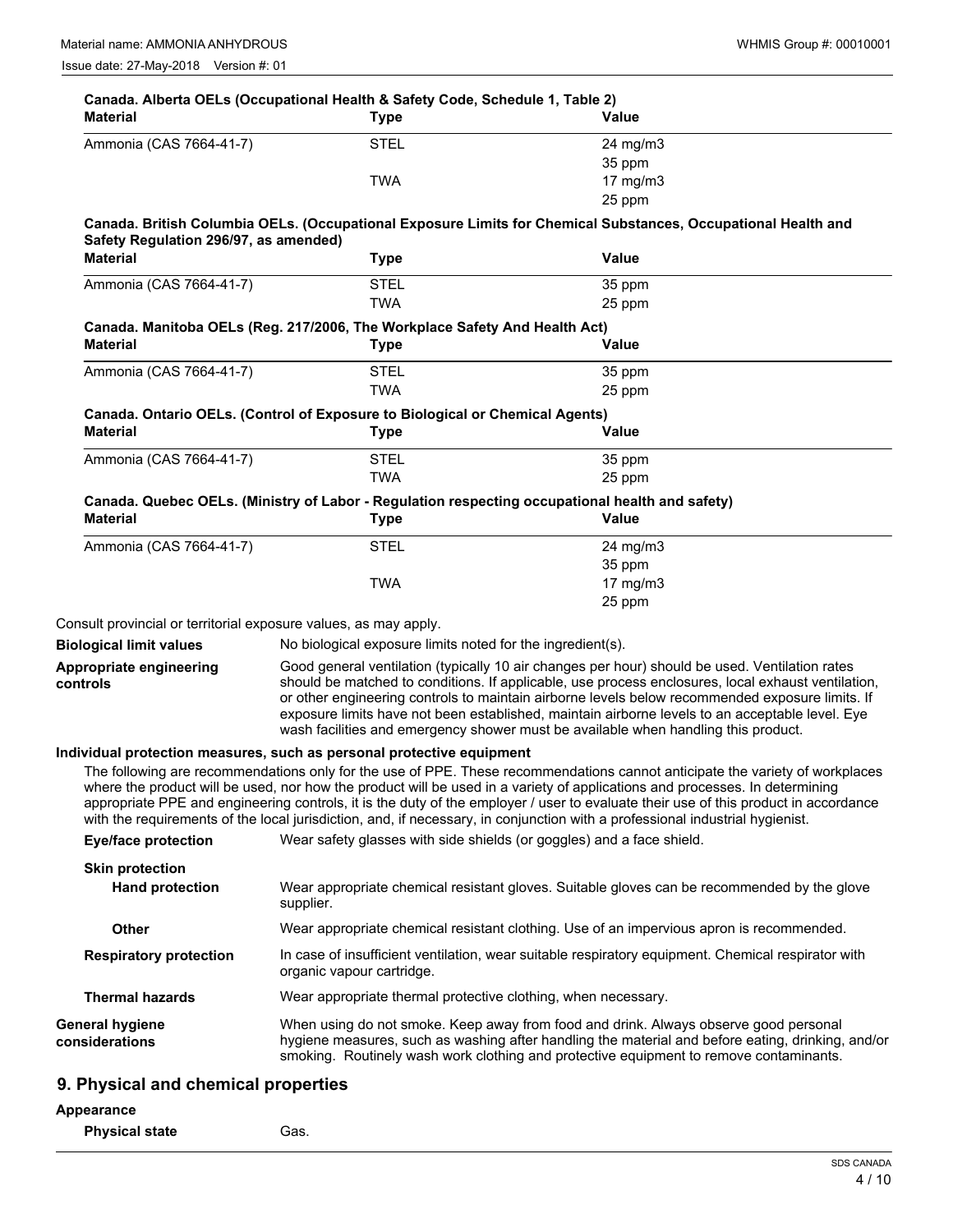| Form                                              | Liquefied gas.                                                                          |
|---------------------------------------------------|-----------------------------------------------------------------------------------------|
| Colour                                            | <b>COLOURLESS</b>                                                                       |
| Odour                                             | STRONG, PUNGENT ODOUR                                                                   |
| <b>Odour threshold</b>                            | Not available.                                                                          |
|                                                   | 10.6 - 11.6 pH of 1.0N Aqueous solution 11.6; 0.1N Aqueous solution 11.1; 0.01N Aqueous |
| рH                                                | solution 10.6                                                                           |
| Melting point/freezing point                      | -77.78 °C (-108 °F)                                                                     |
| Initial boiling point and boiling<br>range        | -33.35 °C (-28.03 °F)                                                                   |
| <b>Flash point</b>                                | Not available.                                                                          |
| <b>Evaporation rate</b>                           | Not available.                                                                          |
| Flammability (solid, gas)                         | Flammable gas.                                                                          |
| Upper/lower flammability or explosive limits      |                                                                                         |
| <b>Flammability limit - lower</b><br>$(\%)$       | Not available.                                                                          |
| <b>Flammability limit - upper</b><br>$(\%)$       | Not available.                                                                          |
| Explosive limit - lower (%)                       | Not available.                                                                          |
| Explosive limit - upper<br>$(\%)$                 | Not available.                                                                          |
| Vapour pressure                                   | Not available.                                                                          |
| Vapour density                                    | 0.59                                                                                    |
| <b>Relative density</b>                           | Not available.                                                                          |
| Solubility(ies)                                   |                                                                                         |
| Solubility (water)                                | 340 g/l                                                                                 |
| <b>Partition coefficient</b><br>(n-octanol/water) | Not available.                                                                          |
| <b>Auto-ignition temperature</b>                  | 651.11 °C (1204 °F)                                                                     |
| <b>Decomposition temperature</b>                  | Not available.                                                                          |
| <b>Viscosity</b>                                  | Not available.                                                                          |
| <b>Other information</b>                          |                                                                                         |
| <b>Density</b>                                    | 5.15 lbs/gal                                                                            |
| <b>Dynamic viscosity</b>                          | 0.26 mPa.s (-33.5 °C (-28.3 °F))                                                        |
| <b>Explosive properties</b>                       | Not explosive.                                                                          |
| <b>Molecular formula</b>                          | $H3-N$                                                                                  |
| Molecular weight                                  | 17.03 g/mol                                                                             |
| <b>Oxidising properties</b>                       | Not oxidising.                                                                          |
| <b>Specific gravity</b>                           | 0.62                                                                                    |
| <b>Surface tension</b>                            | 18.1 mN/m (34.1 °C (93.38 °F))                                                          |
| 10. Stability and reactivity                      |                                                                                         |

| <b>Reactivity</b>                            | The product is stable and non-reactive under normal conditions of use, storage and transport.    |
|----------------------------------------------|--------------------------------------------------------------------------------------------------|
| <b>Chemical stability</b>                    | Material is stable under normal conditions.                                                      |
| <b>Possibility of hazardous</b><br>reactions | Hazardous polymerisation does not occur.                                                         |
| <b>Conditions to avoid</b>                   | Avoid heat, sparks, open flames and other ignition sources. Contact with incompatible materials. |
| Incompatible materials                       | Acids. Strong oxidising agents.                                                                  |
| <b>Hazardous decomposition</b><br>products   | No hazardous decomposition products are known.                                                   |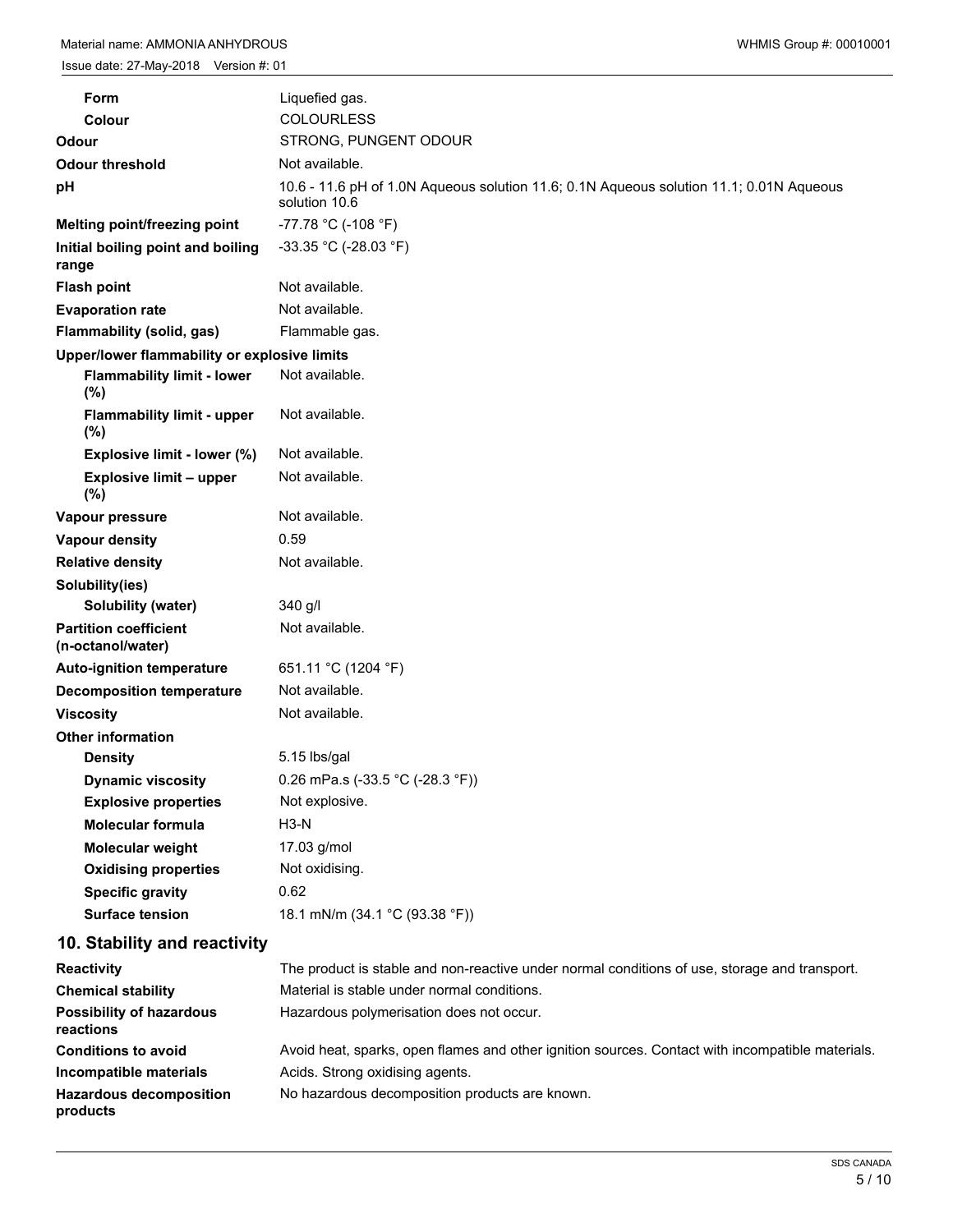# **11. Toxicological information**

# **Information on likely routes of exposure**

| <b>Inhalation</b>                                                                  | Toxic if inhaled.                                                                                                                                                                                                     |
|------------------------------------------------------------------------------------|-----------------------------------------------------------------------------------------------------------------------------------------------------------------------------------------------------------------------|
| <b>Skin contact</b>                                                                | Causes severe skin burns.                                                                                                                                                                                             |
| Eye contact                                                                        | Causes serious eye damage.                                                                                                                                                                                            |
| Ingestion                                                                          | Causes digestive tract burns. Harmful if swallowed.                                                                                                                                                                   |
| Symptoms related to the<br>physical, chemical and<br>toxicological characteristics | Burning pain and severe corrosive skin damage. Causes serious eye damage. Symptoms may<br>include stinging, tearing, redness, swelling, and blurred vision. Permanent eye damage including<br>blindness could result. |

#### **Information on toxicological effects**

Acute toxicity **Acute is a Toxic if inhaled. Harmful if swallowed.** 

| <b>Product</b>                                        | <b>Species</b>                                                                                                      | <b>Test results</b> |  |  |
|-------------------------------------------------------|---------------------------------------------------------------------------------------------------------------------|---------------------|--|--|
| Ammonia (CAS 7664-41-7)                               |                                                                                                                     |                     |  |  |
| <b>Acute</b>                                          |                                                                                                                     |                     |  |  |
| <b>Inhalation</b>                                     |                                                                                                                     |                     |  |  |
| <b>LC50</b>                                           | Rat                                                                                                                 | 2000 ppm, 4 Hours   |  |  |
| Oral                                                  |                                                                                                                     |                     |  |  |
| LD <sub>50</sub>                                      | Rat                                                                                                                 | 350 mg/kg           |  |  |
| <b>Skin corrosion/irritation</b>                      | Causes severe skin burns and eye damage.                                                                            |                     |  |  |
| Serious eye damage/eye<br>irritation                  | Causes serious eye damage.                                                                                          |                     |  |  |
| Respiratory or skin sensitisation                     |                                                                                                                     |                     |  |  |
| <b>Respiratory sensitisation</b>                      | Not a respiratory sensitizer.                                                                                       |                     |  |  |
| <b>Skin sensitisation</b>                             | This product is not expected to cause skin sensitisation.                                                           |                     |  |  |
| Germ cell mutagenicity                                | No data available to indicate product or any components present at greater than 0.1% are<br>mutagenic or genotoxic. |                     |  |  |
| Carcinogenicity                                       | Not available.                                                                                                      |                     |  |  |
| <b>Reproductive toxicity</b>                          | This product is not expected to cause reproductive or developmental effects.                                        |                     |  |  |
| Specific target organ toxicity -<br>single exposure   | Not classified.                                                                                                     |                     |  |  |
| Specific target organ toxicity -<br>repeated exposure | Not classified.                                                                                                     |                     |  |  |
| <b>Aspiration hazard</b>                              | Not likely, due to the form of the product.                                                                         |                     |  |  |
| 12. Ecological information                            |                                                                                                                     |                     |  |  |
| <b>Ecotoxicity</b>                                    | Very toxic to aquatic life with long lasting effects.                                                               |                     |  |  |

| ---------                        |                    |                                                                                                                                                                                            |                              |
|----------------------------------|--------------------|--------------------------------------------------------------------------------------------------------------------------------------------------------------------------------------------|------------------------------|
| <b>Product</b>                   |                    | <b>Species</b>                                                                                                                                                                             | <b>Test results</b>          |
| Ammonia (CAS 7664-41-7)          |                    |                                                                                                                                                                                            |                              |
| <b>Aquatic</b>                   |                    |                                                                                                                                                                                            |                              |
| Fish                             | LC50               | Chinook salmon (Oncorhynchus<br>tshawytscha)                                                                                                                                               | $0.43 - 0.47$ mg/l, 96 hours |
| Persistence and degradability    |                    | No data is available on the degradability of this substance.                                                                                                                               |                              |
| <b>Bioaccumulative potential</b> | No data available. |                                                                                                                                                                                            |                              |
| Mobility in soil                 | No data available. |                                                                                                                                                                                            |                              |
| Other adverse effects            |                    | No other adverse environmental effects (e.g. ozone depletion, photochemical ozone creation<br>potential, endocrine disruption, global warming potential) are expected from this component. |                              |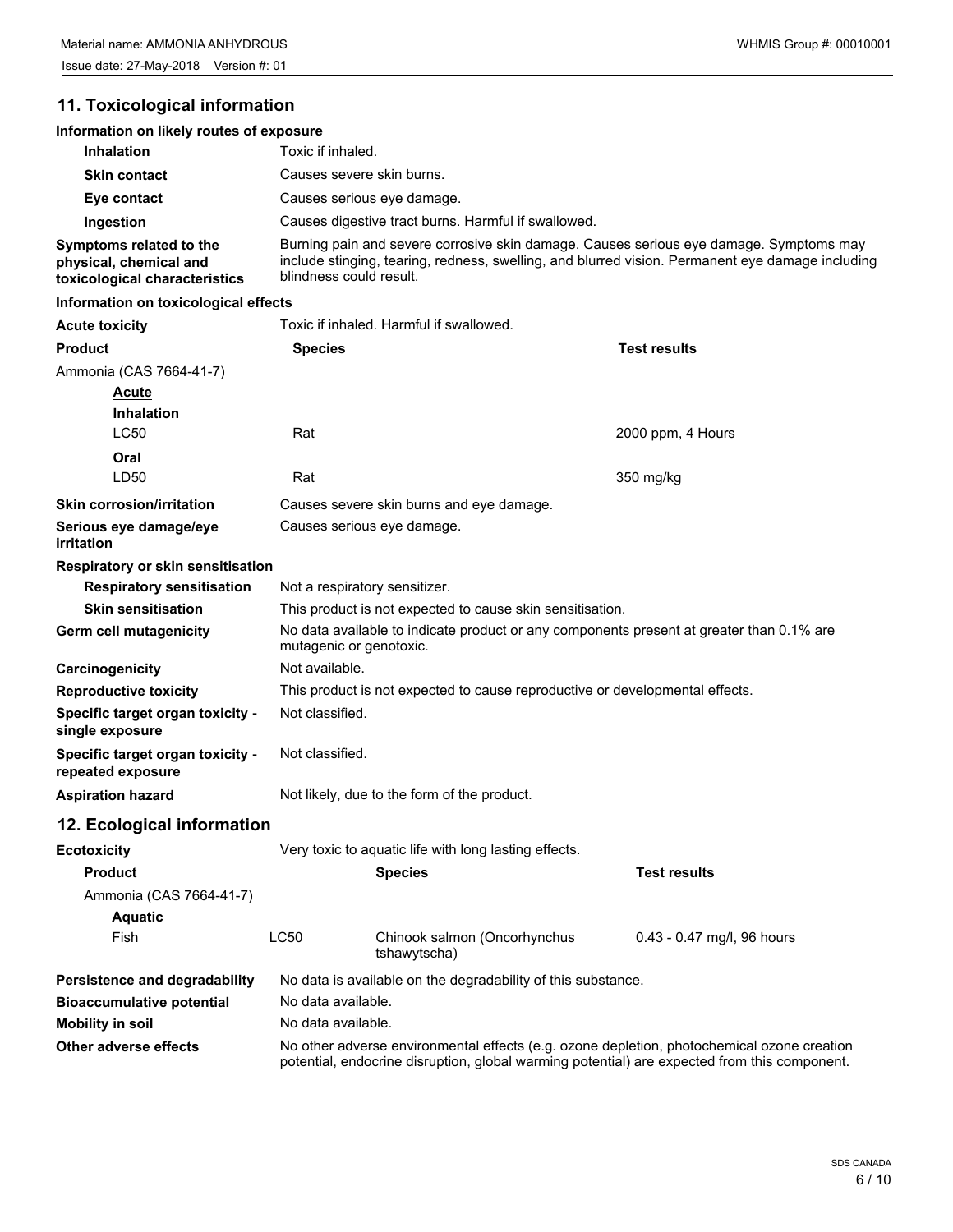# **13. Disposal considerations**

| <b>Disposal instructions</b>             | Collect and reclaim or dispose in sealed containers at licensed waste disposal site. Do not allow<br>this material to drain into sewers/water supplies. Do not contaminate ponds, waterways or ditches<br>with chemical or used container. Dispose of contents/container in accordance with<br>local/regional/national/international regulations. |
|------------------------------------------|---------------------------------------------------------------------------------------------------------------------------------------------------------------------------------------------------------------------------------------------------------------------------------------------------------------------------------------------------|
| Local disposal regulations               | Dispose in accordance with all applicable regulations.                                                                                                                                                                                                                                                                                            |
| Hazardous waste code                     | The waste code should be assigned in discussion between the user, the producer and the waste<br>disposal company.                                                                                                                                                                                                                                 |
| Waste from residues / unused<br>products | Dispose of in accordance with local regulations. Empty containers or liners may retain some<br>product residues. This material and its container must be disposed of in a safe manner (see:<br>Disposal instructions).                                                                                                                            |
| Contaminated packaging                   | Since emptied containers may retain product residue, follow label warnings even after container is<br>emptied. Empty containers should be taken to an approved waste handling site for recycling or<br>disposal.                                                                                                                                  |

# **14. Transport information**

Transportation information on packaging may be different from that listed.

| <b>DOT</b>                        |                                                                                                      |
|-----------------------------------|------------------------------------------------------------------------------------------------------|
| UN number                         | <b>UN1005</b>                                                                                        |
| UN proper shipping name           | AMMONIA, ANHYDROUS INHALATION HAZARD, ZONE D                                                         |
| <b>Transport hazard class(es)</b> |                                                                                                      |
| <b>Class</b>                      | 2.2                                                                                                  |
| <b>Subsidiary risk</b>            |                                                                                                      |
| Packing group                     | Not available.                                                                                       |
|                                   | Special precautions for user Read safety instructions, SDS and emergency procedures before handling. |
| <b>ERG</b> number                 | 125                                                                                                  |
| <b>IATA</b>                       |                                                                                                      |
| <b>UN number</b>                  | <b>UN1005</b>                                                                                        |
| UN proper shipping name           | AMMONIA, ANHYDROUS INHALATION HAZARD, ZONE D                                                         |
| <b>Transport hazard class(es)</b> |                                                                                                      |
| <b>Class</b>                      | 2.2                                                                                                  |
| <b>Subsidiary risk</b>            |                                                                                                      |
| Packing group                     | Not available.                                                                                       |
| <b>Environmental hazards</b>      | No.                                                                                                  |
| <b>ERG Code</b>                   | 125                                                                                                  |
|                                   | Special precautions for user Read safety instructions, SDS and emergency procedures before handling. |
| <b>IMDG</b>                       |                                                                                                      |
| <b>UN number</b>                  | <b>UN1005</b>                                                                                        |
| UN proper shipping name           | AMMONIA, ANHYDROUS, MARINE POLLUTANT                                                                 |
| <b>Transport hazard class(es)</b> |                                                                                                      |
| <b>Class</b>                      | 2.3                                                                                                  |
| <b>Subsidiary risk</b>            | 8                                                                                                    |
| Packing group                     | Not available.                                                                                       |
| <b>Environmental hazards</b>      |                                                                                                      |
| <b>Marine pollutant</b>           | Yes                                                                                                  |
| EmS                               | F-C, S-U                                                                                             |
|                                   | Special precautions for user Read safety instructions, SDS and emergency procedures before handling. |
| Transport in bulk according to    | Not applicable.                                                                                      |
| Annex II of MARPOL 73/78 and      |                                                                                                      |
| the IBC Code                      |                                                                                                      |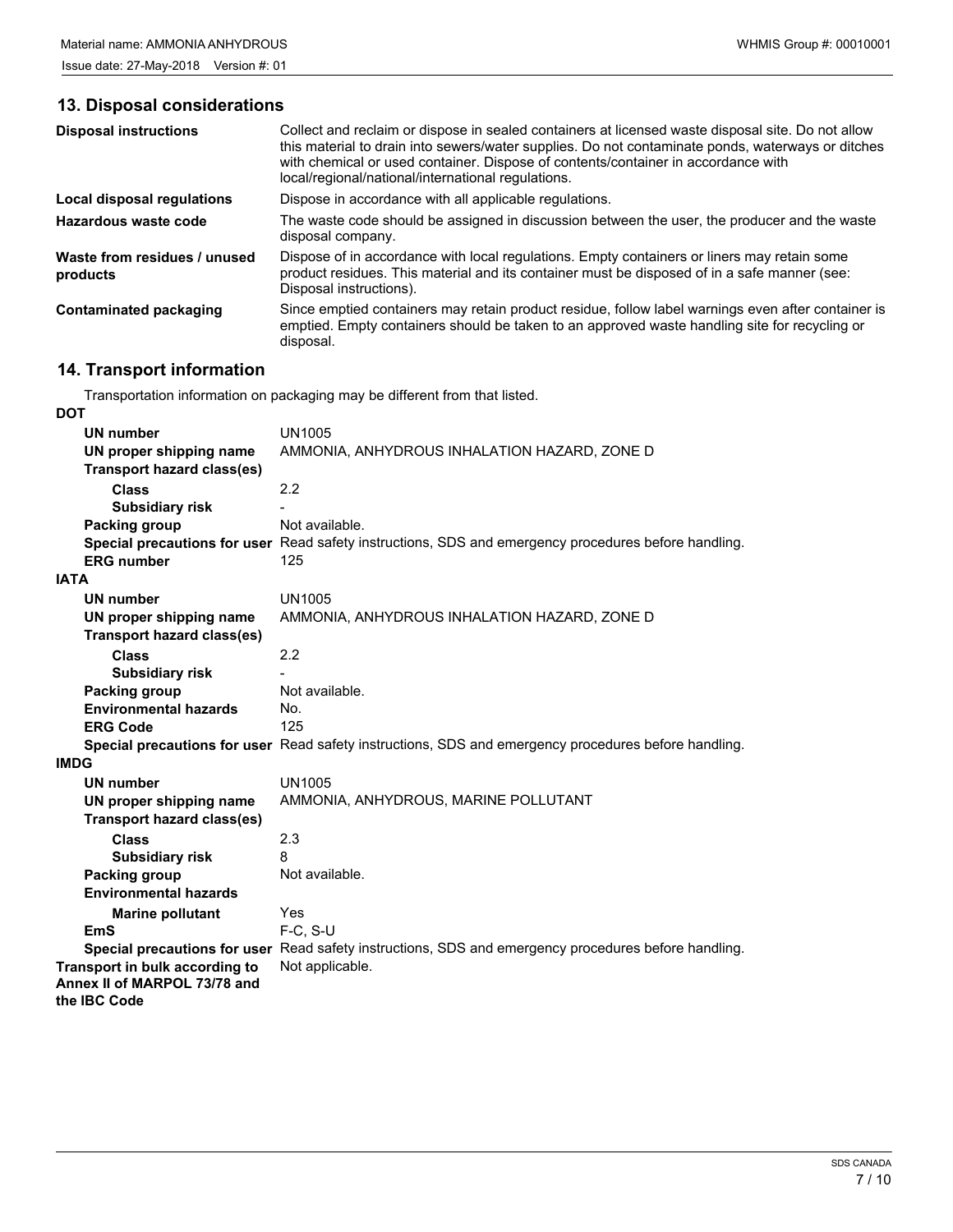

**Marine pollutant**



**General information**

IMDG Regulated Marine Pollutant. Avoid transport on vehicles where the load space is not separated from the driver's compartment. Ensure vehicle driver is aware of the potential hazards of the load and knows what to do in the event of an accident or an emergency. Before transporting product containers: Ensure that containers are firmly secured. Ensure cylinder valve is closed and not leaking. Ensure valve outlet cap nut or plug (where provided) is correctly fitted. Ensure valve protection device (where provided) is correctly fitted. Ensure adequate ventilation. Ensure compliance with applicable regulations.

| <b>TDG</b>                   |                                                                                                      |
|------------------------------|------------------------------------------------------------------------------------------------------|
| UN number                    | UN1005                                                                                               |
| UN proper shipping name      | Ammonia, Anhydrous                                                                                   |
| Transport hazard class(es)   |                                                                                                      |
| <b>Class</b>                 | 2.3                                                                                                  |
| <b>Subsidiary risk</b>       | 8                                                                                                    |
| Packing group                | Not available.                                                                                       |
| <b>Environmental hazards</b> | Not available.                                                                                       |
|                              | Special precautions for user Read safety instructions, SDS and emergency procedures before handling. |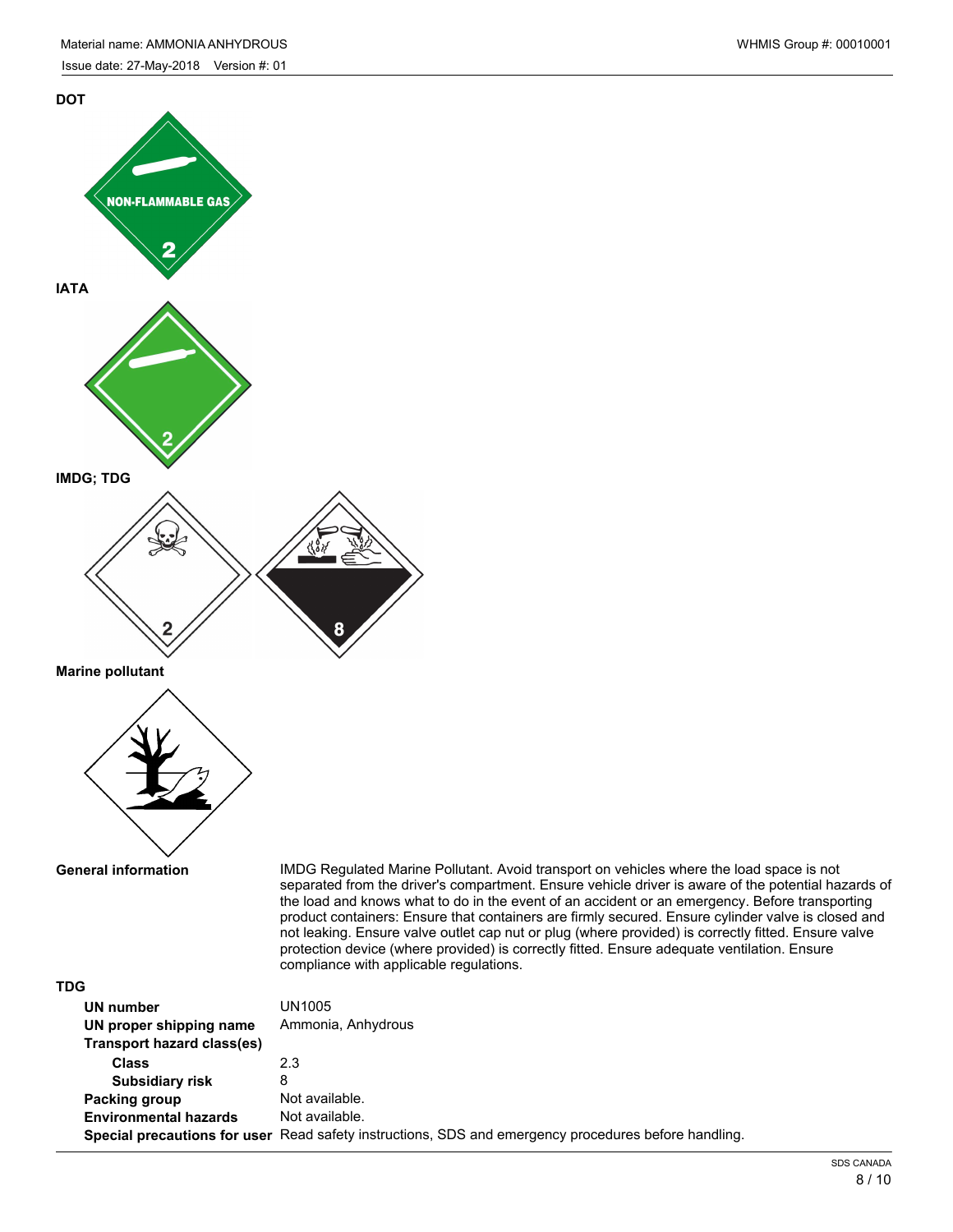# **15. Regulatory information**

| <b>Canadian regulations</b>                                                                        |                    | This product has been classified in accordance with the hazard criteria of the HPR and the SDS<br>contains all the information required by the HPR. |                                                   |                                                                                                             |                                                                   |  |
|----------------------------------------------------------------------------------------------------|--------------------|-----------------------------------------------------------------------------------------------------------------------------------------------------|---------------------------------------------------|-------------------------------------------------------------------------------------------------------------|-------------------------------------------------------------------|--|
| <b>Canada DSL Inventory: Registration Status</b>                                                   |                    |                                                                                                                                                     |                                                   |                                                                                                             |                                                                   |  |
| Ammonia (CAS 7664-41-7)<br>Canada Environmental Emergency Regulations Schedule 1: Listed Substance |                    |                                                                                                                                                     | Listed                                            |                                                                                                             |                                                                   |  |
| Ammonia solution (CAS 7664-41-7)                                                                   |                    |                                                                                                                                                     | Listed                                            |                                                                                                             |                                                                   |  |
| Canada NPRI (Supplier Notification Required): Listed substance                                     |                    |                                                                                                                                                     |                                                   |                                                                                                             |                                                                   |  |
| AMMONIA (TOTAL), EXPRESSED AS AMMONIA (NH3) Listed<br>(CAS 7664-41-7)                              |                    |                                                                                                                                                     |                                                   |                                                                                                             |                                                                   |  |
| <b>Controlled Drugs and Substances Act</b>                                                         |                    |                                                                                                                                                     |                                                   |                                                                                                             |                                                                   |  |
| Not regulated.<br>Export Control List (CEPA 1999, Schedule 3)                                      |                    |                                                                                                                                                     |                                                   |                                                                                                             |                                                                   |  |
| Not listed.                                                                                        |                    |                                                                                                                                                     |                                                   |                                                                                                             |                                                                   |  |
| <b>Greenhouse Gases</b>                                                                            |                    |                                                                                                                                                     |                                                   |                                                                                                             |                                                                   |  |
| Not listed.<br><b>Precursor Control Regulations</b>                                                |                    |                                                                                                                                                     |                                                   |                                                                                                             |                                                                   |  |
| Not regulated.                                                                                     |                    |                                                                                                                                                     |                                                   |                                                                                                             |                                                                   |  |
| <b>US federal regulations</b>                                                                      |                    | Standard, 29 CFR 1910.1200.                                                                                                                         |                                                   | This product is a "Hazardous Chemical" as defined by the OSHA Hazard Communication                          |                                                                   |  |
| TSCA Section 12(b) Export Notification (40 CFR 707, Subpt. D)                                      |                    |                                                                                                                                                     |                                                   |                                                                                                             |                                                                   |  |
| Not regulated.<br><b>CERCLA Hazardous Substance List (40 CFR 302.4)</b>                            |                    |                                                                                                                                                     |                                                   |                                                                                                             |                                                                   |  |
| Ammonia (CAS 7664-41-7)<br><b>SARA 304 Emergency release notification</b>                          |                    |                                                                                                                                                     | Listed.                                           |                                                                                                             |                                                                   |  |
| Ammonia (CAS 7664-41-7)                                                                            |                    |                                                                                                                                                     | $100$ lbs                                         |                                                                                                             |                                                                   |  |
| OSHA Specifically Regulated Substances (29 CFR 1910.1001-1052)<br>Not listed.                      |                    |                                                                                                                                                     |                                                   |                                                                                                             |                                                                   |  |
|                                                                                                    |                    |                                                                                                                                                     |                                                   |                                                                                                             |                                                                   |  |
| Superfund Amendments and Reauthorization Act of 1986 (SARA)                                        |                    |                                                                                                                                                     |                                                   |                                                                                                             |                                                                   |  |
| <b>SARA 302 Extremely hazardous substance</b>                                                      |                    |                                                                                                                                                     |                                                   |                                                                                                             |                                                                   |  |
| <b>Chemical name</b>                                                                               | <b>CAS number</b>  | Reportable<br>quantity<br>(pounds)                                                                                                                  | <b>Threshold</b><br>planning quantity<br>(pounds) | <b>Threshold</b><br>planning quantity,<br>lower value<br>(pounds)                                           | <b>Threshold</b><br>planning quantity,<br>upper value<br>(pounds) |  |
| Ammonia                                                                                            | 7664-41-7          | 100                                                                                                                                                 | 500                                               |                                                                                                             |                                                                   |  |
| SARA 311/312 Hazardous<br>chemical                                                                 | Yes                |                                                                                                                                                     |                                                   |                                                                                                             |                                                                   |  |
| <b>Classified hazard</b><br>categories                                                             | Gas under pressure |                                                                                                                                                     | Flammable (gases, aerosols, liquids, or solids)   |                                                                                                             |                                                                   |  |
|                                                                                                    |                    | Acute toxicity (any route of exposure)<br>Skin corrosion or irritation                                                                              |                                                   |                                                                                                             |                                                                   |  |
|                                                                                                    |                    | Serious eye damage or eye irritation                                                                                                                |                                                   |                                                                                                             |                                                                   |  |
| SARA 313 (TRI reporting)                                                                           |                    |                                                                                                                                                     |                                                   |                                                                                                             |                                                                   |  |
| <b>Chemical name</b>                                                                               |                    |                                                                                                                                                     | <b>CAS number</b>                                 | % by wt.                                                                                                    |                                                                   |  |
| Ammonia                                                                                            |                    |                                                                                                                                                     | 7664-41-7                                         | 100                                                                                                         |                                                                   |  |
| <b>Other federal regulations</b><br><b>Chemical Code Number</b>                                    |                    |                                                                                                                                                     |                                                   | Drug Enforcement Administration (DEA). List 2, Essential Chemicals (21 CFR 1310.02(b) and 1310.04(f)(2) and |                                                                   |  |
| Not listed.                                                                                        |                    |                                                                                                                                                     |                                                   |                                                                                                             |                                                                   |  |
|                                                                                                    |                    |                                                                                                                                                     |                                                   | Drug Enforcement Administration (DEA). List 1 & 2 Exempt Chemical Mixtures (21 CFR 1310.12(c))              |                                                                   |  |
| Not regulated.                                                                                     |                    |                                                                                                                                                     |                                                   |                                                                                                             |                                                                   |  |
| <b>DEA Exempt Chemical Mixtures Code Number</b><br>Not regulated.                                  |                    |                                                                                                                                                     |                                                   |                                                                                                             |                                                                   |  |